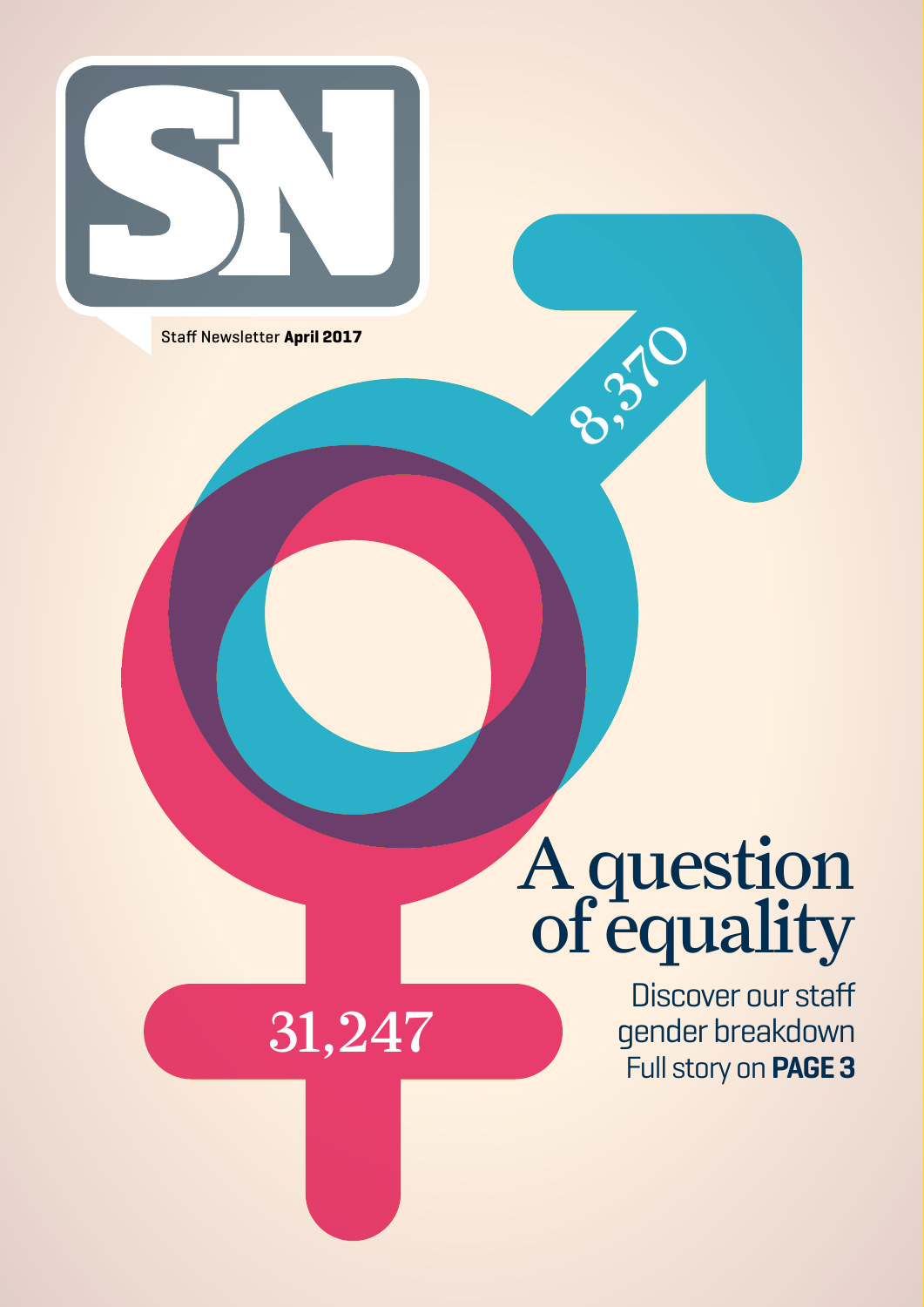## Out and about with the chairman

#### **JOHN BROWN, CHAIRMAN**

**Over the past few weeks, I've been busy attending various meetings and seminars to discuss how we take NHS Greater Glasgow and Clyde forward in line with the National Clinical Strategy and NHSScotland's Health and Social Care Delivery Plan.** 

Not only has this given me further insight into how we currently deliver our services, but I've also heard more about how we need to do things differently, if we are to meet the changing health needs of the population across NHSGGC. We all want to deliver better health, better care and better value and I'm pleased to see that plans are being developed to ensure that all our staff will be able to contribute to how we might achieve that ambition. I'd encourage everyone to get involved in this important work.

One of the organisations working with NHSGGC towards delivering better health is the Glasgow Centre for Population Health and I recently participated in two of their management Board's workshops. These were arranged to further develop closer working between all the people involved in public health management. This included the Scottish Government, Glasgow City Council, Glasgow City Health and Social Care Partnership and the University of Glasgow. This collaborative approach is expected to help us understand better how we can make use of academic research into population health when developing our strategies to improve

public health in the longer term. I'm looking forward to seeing how this develops over the coming months and how the Board's newly formed Public Health Committee will work with the Glasgow Centre for Population Health to achieve our ambition of better health.

I've also been continuing to visit staff across the organisation who work day in, day out to provide better care for our patients and service users.

This month I've been looking at our Specialist Children's Services. This began with a visit to their Quality and Governance Event, which was held at the Glasgow Science Centre. This event brought together more than 200 staff from Specialist Children's Services in a workshop-based event that was designed to encourage innovation, continuous improvement and the sharing of best practice. The event built on earlier work that encouraged a service user-focused approach to service delivery that has already seen impressive results. I was encouraged to see the adoption of these two approaches which, when combined,

will ensure a high quality of service delivery across the division. I'm sure the Specialist Children's Services management team will be happy to share their approach with colleagues.

I then visited the West Centre in Drumchapel where I saw the 'quality approach' being delivered locally. I was very impressed with the range of services being offered locally and the commitment of all the staff involved. This is a great example of what can be done by giving local staff a say in how our services are delivered.

I followed this with a visit to a different type of Specialist Service when I visited the West of Scotland Adolescent Psychiatry Inpatient Unit at Stobhill – Skye House. This service helps young people between 12 and 17 who are having mental health difficulties and who require treatment in an inpatient unit.

While at Skye House, I also visited the school that forms part of the Inpatient Unit and was impressed by the support this provides to young people during their stay. Skye House and the Stobhill School are good examples of the quality of services that NHSGGC provides and from my conversations with staff and patients, it is clearly something that everyone values.

If you would like me to visit your department or ward, email: staff.comms@ggc.scot.nhs.uk



#### **COMPETITION**

## WIN £200 worth of Argos vouchers



What would you spend £200 of Argos vouchers on... something for the house, something for the garden or something for yourself? Enter this month's competition and that decision could be yours! Simply answer the question below and email your answer, along with your name and work location, to:

#### **competitions@ggc.scot.nhs.uk** or send to: **Corporate Communications, JB Russell House, Gartnavel Campus, 1055 Great Western Road, Glasgow G12 OXH.**

#### **Q: How long do we aim to take to respond to less complicated complaints?**

T&C: The competition is open to all NHSGGC employees. Only one entry per person. Winners must be available for a photograph, which may be printed with their details in future issues of SN. The closing date for entries is 30 April 2017. Prizes must be claimed within four weeks of the closing date.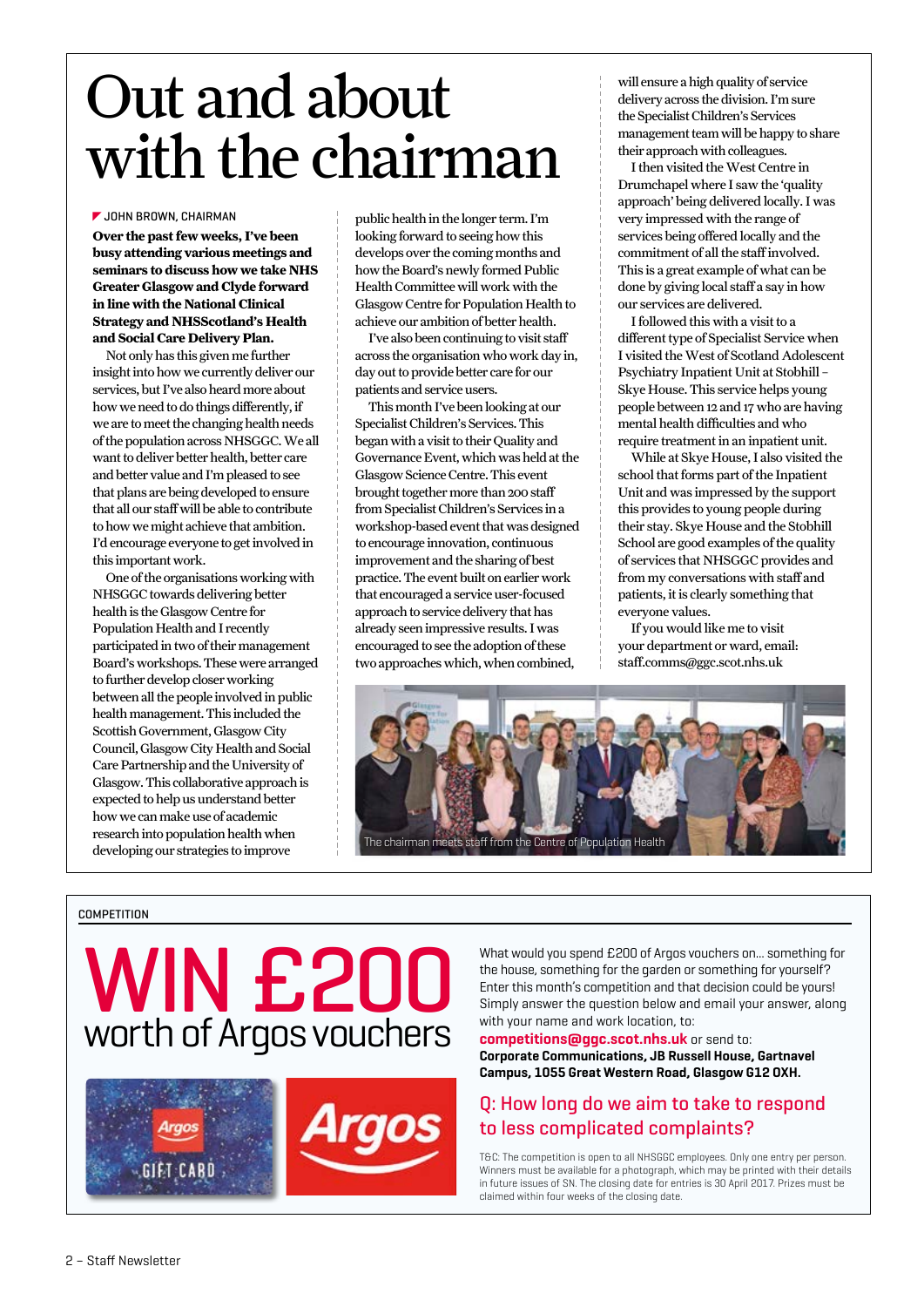# Gender stats make interesting reading

## Now work is under way on pay equality survey

**A Freedom of Information request from the** *Mail on Sunday* **came into our Communications team recently asking for a breakdown of gender in various professions and work groupings such as nursing and medical.**

When the workforce statisticians pulled out the data and grouped it up we found it really interesting and thought *SN* readers may also find the figures of interest.

It is no surprise to find that the vast majority of the nursing workforce is female…

"It is no surprise to find that the vast majority of the nursing workforce is female"

but it is interesting to see that in every job grouping there are more female employees – both in the actual head counts and also by whole time equivalents (which accounts

for job share or part-time workers).

So while all these workforce statistics are very interesting, there is a serious bit of work ongoing across NHSGGC right now to complete an equal pay audit as part of equality legislation.

The audit is examining pay equality across the areas of gender, disability and race. When this work is complete and the audit report is published the comms team at *SN* will summarise the findings and highlight any identified actions in a future issue.

#### NHS GREATER GLASGOW AND CLYDE JOB FAMILY BY GENDER AS AT 30 NOVEMBER 2016

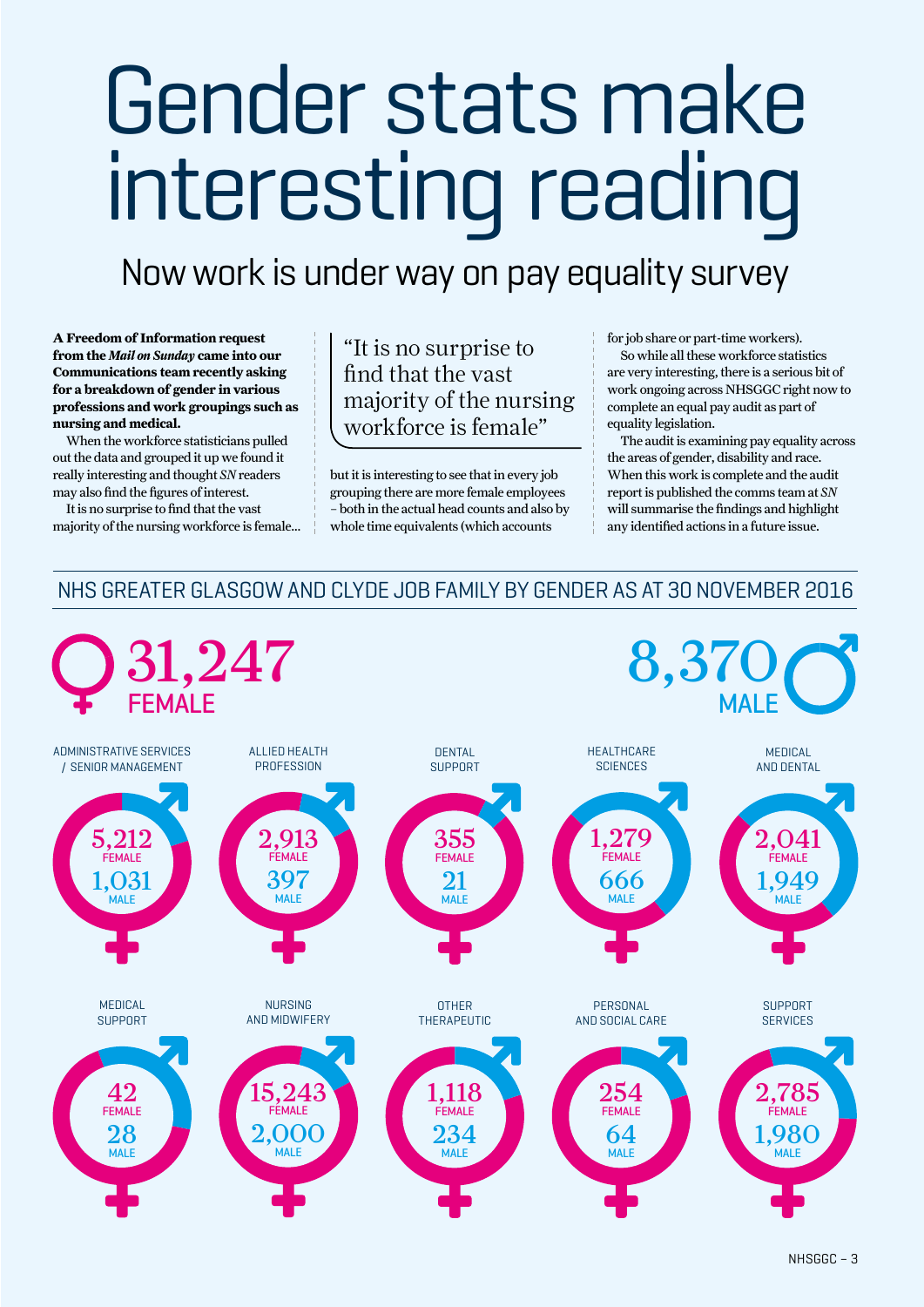### Horatio's Garden at the QEUH – volunteers wanted!

Horatio's Garden on the Queen Elizabeth University Hospital campus is looking for staff to volunteer in its stunning garden.

If you are interested in helping out with some gardening or baking, then they'd like to talk to you.

The friendly volunteer team will provide training and support and in return, you'll have great fun and meet new friends.

They are also asking staff to support patients to make use of the garden. Horatio's Garden offers much to benefit patients, from a moment of solace to a programme of activities, including art therapy and music concerts.

Susan Ferguson, occupational therapy support worker in Medicine for the Elderly and Horatio's Garden volunteer, said: ''One of the days I was in the garden I had a chat with a patient and his wife.

"They told me they had a meeting with the consultant later that day and were anxious about the outcome of the meeting, but said they were so grateful to be able to come out into the beautiful garden to collect their thoughts and clear their minds prior to the meeting.

"I was so pleased the garden helped them at such a difficult time – for me, that was a huge reward for my time as a volunteer.''

Staff are also encouraged to take a break in the beautiful surroundings of the garden. There is much evidence that gardens and gardening have a positive effect on a person's physical, mental and emotional wellbeing, so this is the perfect place for staff to unwind and de-stress.

**If you are interested in volunteering, please contact the head gardener, Sallie Sillars, tel: 07934 390133 or email: sallie@horatiosgarden.org.uk** 



# New chief is g to lead from the

**On 3 April, Jane Grant walked into our Board HQ and began her work as chief executive of the largest single health authority in the UK.** 

It's a challenging and demanding job, but Jane is looking forward to the opportunities ahead. Her key priority is to work with the Board and colleagues across the organisation to improve the care delivered to patients and families across Greater Glasgow and Clyde, building on the wide range of work already under way.

Jane is no stranger to Glasgow and Clyde, having worked here in the past, but much has changed since she left her post as chief operating officer of our acute division to become chief executive of NHS Forth Valley in 2013.

Nowhere has this change been more apparent than the transformation of the former Southern general campus, which now houses some of the finest hospital, laboratory and research premises in the UK. These include the new Queen Elizabeth University Hospital and the Royal Hospital for Children. Impressive new health and social care centres have been built in Maryhill, Possilpark,

Eastwood and Pollokshields, a new assisted conception service is now in place in Glasgow Royal Infirmary and a new Glasgow Psychological Trauma Service has opened in Govan.

The pace of modernisation continues apace with a new mental health facility – Orchard View – due to open in Inverclyde this summer.

Jane is also determined her new job won't be one she does from behind a desk as she is to get out and about to meet with colleagues across the organisation to discuss the priorities for the year ahead. Jane also intends to visit as many local healthcare facilities as possible during her first few weeks and months.

She said: "I am pleased to be joining the team at NHS Greater Glasgow and Clyde again and I am looking forward to working with Board members and staff across the organisation to build on the good work already under way. I also want to talk to local staff and volunteers about their day-to-day work and experiences as I firmly believe that's where some of the best ideas for positive change come from."

A genuine partnership approach to

# Robert Calderwood - a

#### **RETIREMENT**

**Hundreds of colleagues attended an event in the Queen Elizabeth Teaching and Learning Centre to mark the retirement of chief executive Robert Calderwood on 31 March.**

Apart from current and former colleagues from Glasgow and Clyde, the audience included CEOs from other boards, officials from the Scottish Government Health Department and colleagues from local authorities, universities and some of the many other organisations Robert has been involved with during his distinguished NHS career. Robert joined the NHS in 1971 and

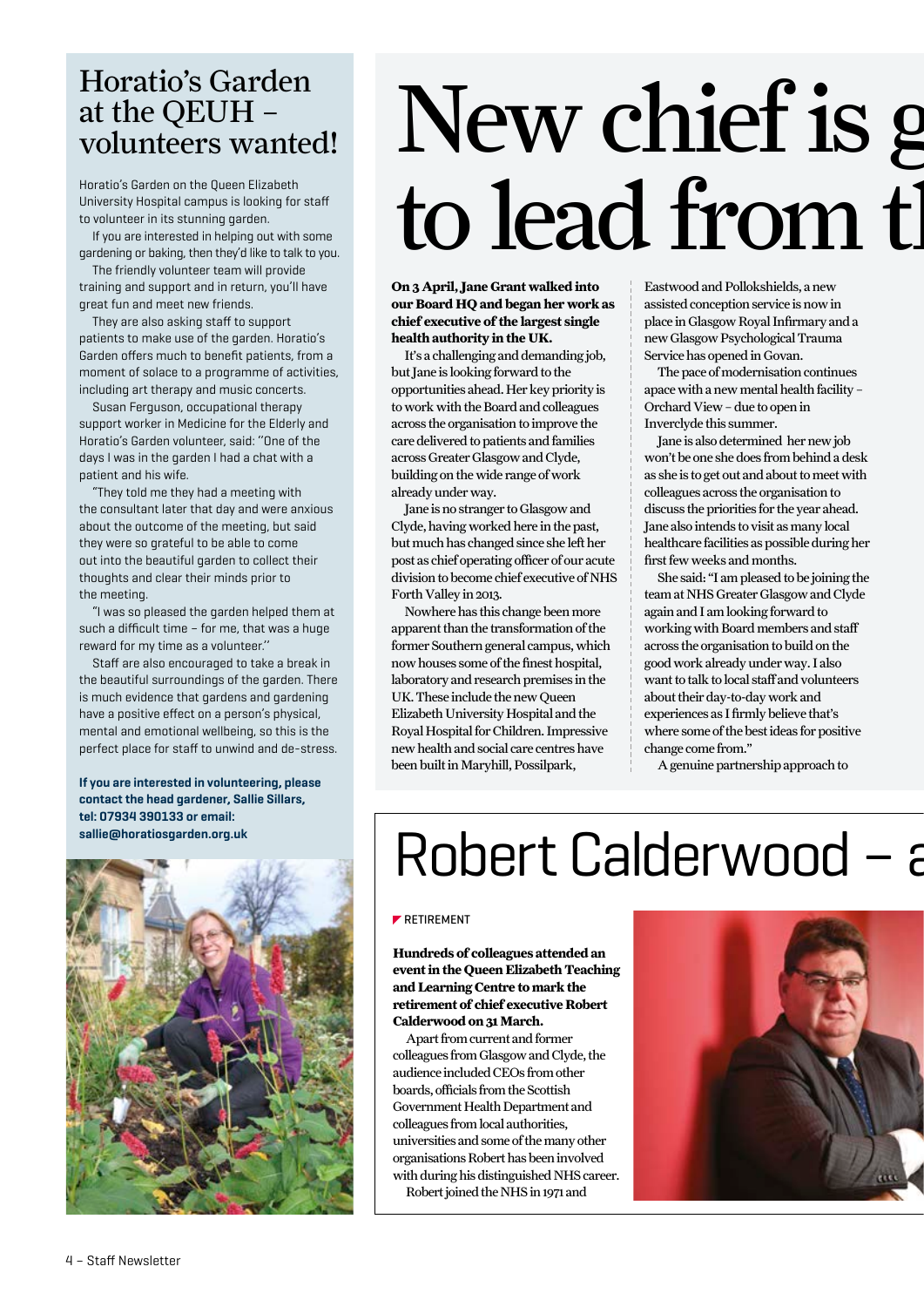# oing; he front

patient care is part of her philosophy for success: "Strengthening the links between local health and social care services across Greater Glasgow and Clyde is vital to make it easier and quicker for people to access the care and support they require and I am looking forward to working with council and voluntary sector partners across Greater Glasgow and Clyde to take forward this important work."

### **Jane's career summary**

**∫** joined the NHS in 1983 as a management services officer within Highland Health Board **∫** worked in Stobhill Hospital as deputy administrator

**∫** in the early 1990s, Jane moved to Hairmyres Hospital in Lanarkshire as hospital administrator undertaking a variety of posts associated with planning, information and contracting for Lanarkshire Health Board before being appointed general manager of Hairmyres Hospital in 1999

**∫** In 2000, moved back to Glasgow as general manager for surgery in the North Glasgow University Hospitals Trust and, from April 2005, was acting chief executive within the North Glasgow Division

**∫** appointed director of surgery and anaesthetics for NHS Greater Glasgow and Clyde in 2006 and became the Board's acute division chief operating officer in 2009

**∫** became chief executive of NHS Forth Valley in October 2013

**∫** took up post as chief executive NHS Greater Glasgow and Clyde in April 2017.

**The Contract of Contract of the Contract of the Contract of the Contract of the Contract of the Contract of the** 

# a career spanning 45 years



during his 45 years of service, he has worked in Greenock and Paisley for the former Argyll and Clyde Health Board before joining Greater Glasgow in 1985 as unit administrator of the Western Infirmary and Gartnavel General.

Three years later, he was promoted to director of property and strategic planning for Greater Glasgow and in 1991, became the unit general manager of the Southern General Hospital.

In 1993, Robert became the Southern General Hospital NHS Trust's first chief executive and four years later, he also took on the responsibility of chief executive of the Victoria Infirmary NHS Trust. In 1999, he was appointed chief executive of the

newly formed South Glasgow University Hospitals NHS Trust until Trusts were dissolved in 2004. As programme director for the implementation of the Board's Acute Services Strategy Robert led the visionary transformation of Glasgow's acute services. In 2005, he became chief operating officer for the NHS Board's acute services division. This role was expanded to include the acute elements of Clyde in April 2006 when NHS Greater Glasgow and Clyde was formed.

Eight years ago he became our chief executive, which has given him a unique career claim… as CEO of NHSGGC since 1 April 2009, he has been boss of everywhere he has ever worked!

#### **'Back to the future' – what matters to us**

22 May Lecture Theatre, Teaching & Learning Building, QEUH campus 8.45am-4.30pm



This is an exciting opportunity for nurses and midwives to sign up to the Corporate Nursing Conference, celebrating the past, present and future of clinical practice.

Margaret McGuire, nurse director, said: "The conference will include topics related to ehealth, professionalism, fundamentals of practice, transforming nursing roles, Excellence in Care and the 2030 vision for nursing.

"This conference is open to all nurses and midwives and I would encourage as many staff as possible to sign up and take advantage of this excellent conference and networking opportunity."

The Back to the Future organising committee is also seeking submissions for poster presentations.

If you would like to submit a poster abstract, contact Carole Anne Murphy, tel: 0141 201 0419 or email: caroleanne.murphy@ ggc.scot.nhs.uk for more information and to obtain the submission form. To attend, you need to fill in a nomination form. This should be returned to LE.Support@ggc.scot.nhs.uk to allow your application to be processed.

**For more information and to download the nomination form, visit the nurses' portal on our website at www.nhsggc.org.uk/nurses**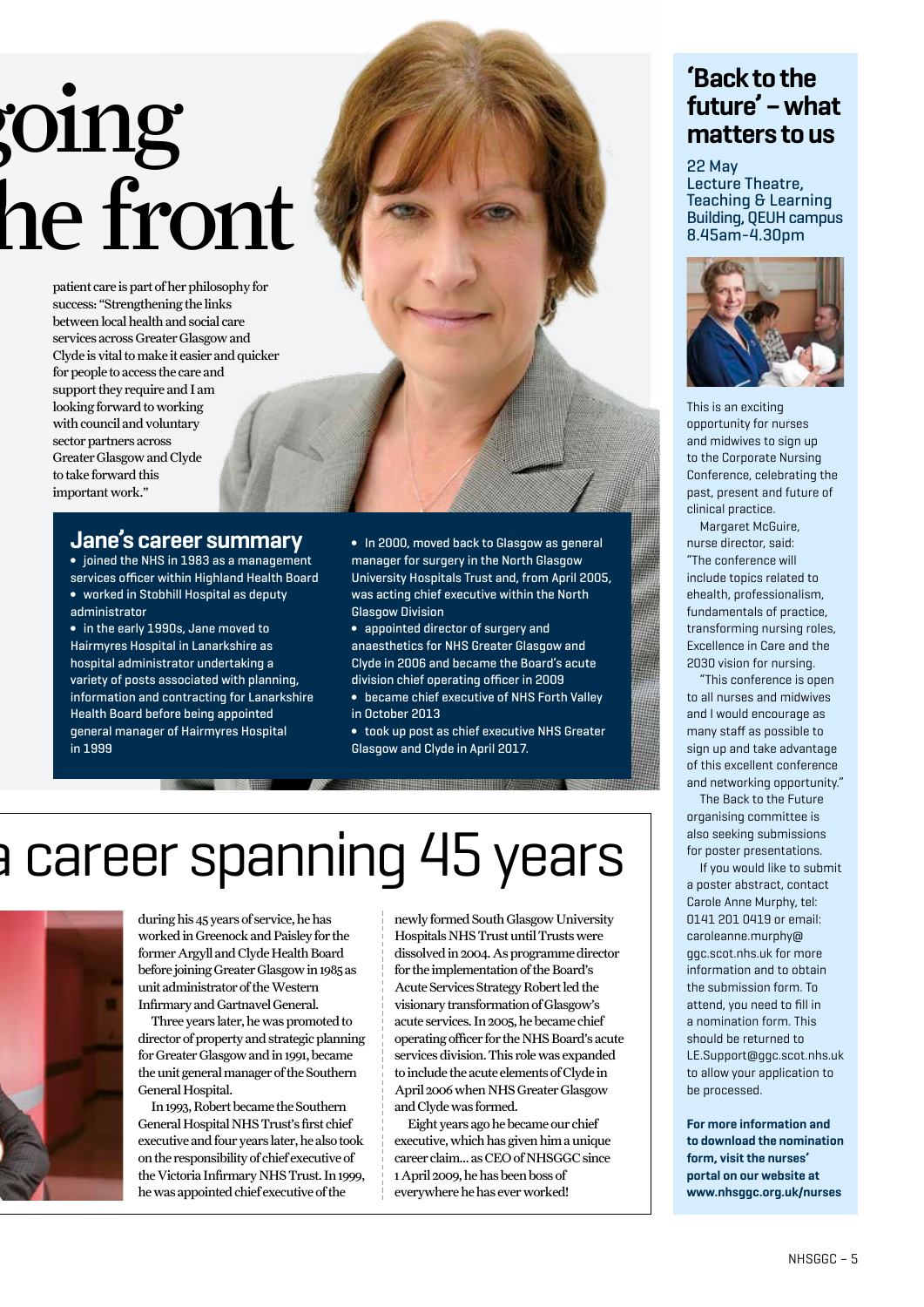## A stress-free way to reduce stress

**You may know that being active can improve your physical health and reduce the risk of developing a range of conditions including Type II diabetes and cardiovascular disease. But did you know that physical activity can also have a positive impact on your mental health and, in particular, can help to reduce stress?**

The impact on stress levels is immediate when you undertake physical activity. This is because exercise increases your brain's production of endorphins, which are the body's feel-good neurotransmitters.

These are responsible for the so-called runner's high, that sense of euphoria that many people get following exercise. This improved mood post-exercise doesn't just go away; rather it tends to continue and increase over time with regular activity.



Physical activity can also improve sleep, with sleeping problems being a common sign of stress. And as well as these physical benefits, being active can help to take your mind off worries as you concentrate on the activity in hand.

There are many types of physical activity and all can have these benefits so it's a case of finding out what works best for you.

Whether it's going for a walk at lunch time, cycling instead of driving or taking a class at the gym, it's just about being active.

However, activities with a focus on relaxation, such as yoga or Tai Chi, could be of particular benefit to help reduce stress.

Tom Donaldson, health improvement practitioner, said: "Any type of exercise is useful, as long as it suits you and you do enough of it. Exercise should be something you enjoy; otherwise, it will be hard to find the motivation to do it regularly. As a starting point, staff can try some of our free Active Staff classes. They could help staff become more active and feel less stressed.

"Feedback indicates that not only are staff benefiting physically from the yoga and Tai Chi classes, but these classes are reducing stress levels and giving staff time to properly relax."

**Find classes near you and book at: www.nhsggc.org.uk/activestaff** 

## New complaints policy encourages concerns to be addressed quickly

**We all come to work aiming to provide the highest-quality service possible. For the most part, we get it right. But there are occasions when we don't and patients complain about the service they receive.** 

An updated Complaints Policy and Procedure has been published that helps us to listen effectively to what people are telling us about our services, and to act with purpose on what we hear. It enables us to put things right when things go wrong, and to learn and take action so that the same problems do not happen again.

The main change to the policy is that we will now aim to try to

resolve some complaints within five working days, rather than 20.

It is not necessary to write to complainants when we try to resolve complaints at this early stage, although we may choose to do so. The complaints we handle within five working days will usually be less complicated, and we still have the option to do a full investigation and reply within 20 working days if that is more appropriate.

Margaret McGuire, nurse director, right, said: "The emotional – and sometimes

physical – impact on patients and families who have a less positive experience should not be underestimated. It is essential that we handle complaints well and produce open, honest and empathetic responses to complaints consistently across the organisation.

> "Our new Complaints Policy and Procedure will help us do that. The policy is based on national guidance that has been developed in close

conjunction with the Scottish Public **Services** Ombudsman. Designed to help us to build positive relationships with people who use our service and rebuild trust, it puts the person making the complaint, their families and carers at the heart of the process.

"It also supports a move to address complaints more effectively, resolve them as early as we can, and learn from them so that we can improve services for everyone."

Any member of staff may be involved with a complaint, and we recognise it is important that we support staff with the process. A guidance document to complement the new policy is being produced to help do this.

**For more information, visit: www.nhsggc.org.uk/get-intouch-get-involved/complaints/ or contact the Complaints Team, email: complaints@ggc.scot. nhs.uk**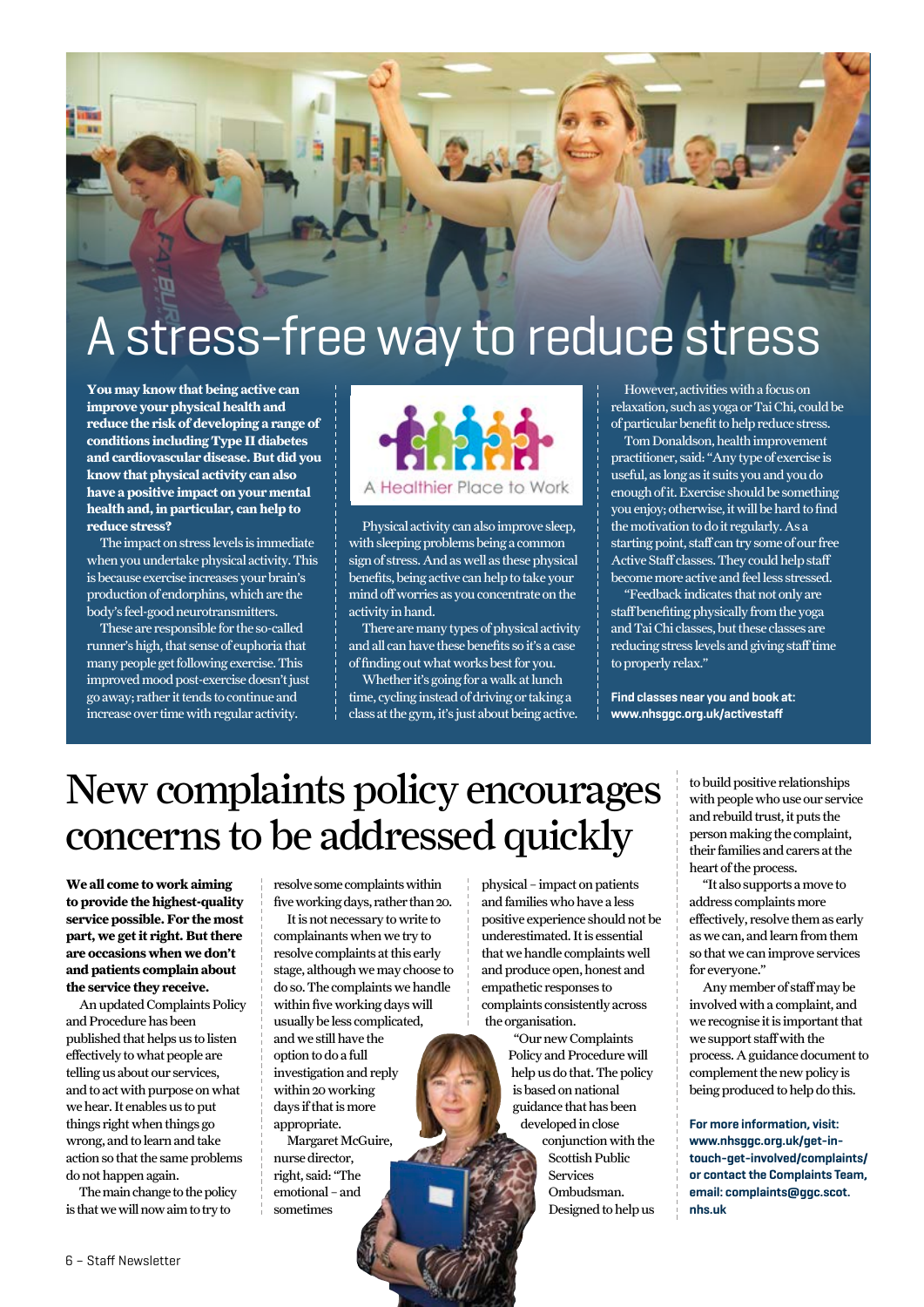# Let's tell it like it is

Children need parents to grow up and use proper words for parts of their body

#### **Willy, wee man, tinkle, front bottom, privates… what words do you use for private parts of the body when talking to your children?**

There is a wide variety of words used by families to refer to the penis or vulva. In fact, no other part of the body has been given so many different names!

This is really confusing for children and can get in the way of them asking questions or giving you accurate information.

A new website and video launched by Sandyford are urging parents to tell it like it is and use the proper terms.

Jill Wilson, health improvement lead, Sandyford said: "Often parents do find it difficult to talk about these things with their children.

"In 2015, we consulted parents across NHSGGC on their role in educating children about growing up, puberty, sexual health



and relationships. Parents have told us they are keen to back up the learning that children get in school, but many feel unsure about what to talk about, when, and what language to use.

"So we built a website to provide this information and support parents in this area."

Jill added: "We've also made a very short

film, on the theme of language, which we hope will make parents laugh and then share on various social media platforms and by word of mouth.

"The film will be on the homepage of the website from 24 April."

During the consultation, one parent said: "The TV was on, Jeremy Kyle was on in the background, and then my son asks me, 'What's a prostitute?'

"How would you handle that question? Would you feel like a rabbit in the headlights? Then you're not alone. Most parents want their kids to direct their curious questions to them, but sometimes we need a hand with how to answer them.

"For many parents, this is particularly so for questions about growing up, changing bodies, relationships and sexual health. Fear not, help is on the way!"

**www.sandyford.org/parents-sandyford/**

### Poster success at healthcare science event

**Trainee clinical scientist Selas Jennings, who specialises in cardiac physiology at the QEUH, has triumphed at the Healthcare Science Postgraduate Trainee event.**

Selas won the best poster for a service improvement introduced following the release of a new miniature injectable monitor.

Introducing these injectable monitors frees up consultant time, and saves bed days, theatre slots and waiting times – all at no extra cost.

Working with Catherine Vaughan, cardiac physiology lead of pacing and syncope service, Selas created a development plan to implement the new device.

The lead physiologists have now been trained to inject these monitors.

Selas said: "The main benefit is it allows patients to attend as

an outpatient, in a half-hour appointment slot and have this monitor injected.

"Previously it involved a day case admission to the ward and a slot in theatre.

"The monitor is designed to record heart rhythm in a loop and when it detects abnormal rhythms, it stores a tracing of this episode. The patient is also given an activator, which allows them to store a recording when they have their symptoms."



### **IMPORTANT STAFF NOTICE**

**The NHSGGC website is where patients and healthcare professionals access information about NHSGGC services.**

That's why our policy is that ALL information about our services and our organisation are hosted on the official NHSGGC website.



Some parts of the organisation have wasted time, effort and precious NHS financial resources developing their own web platforms.

If you have an idea to develop a web portal and get your work noticed, there's only one place to be – on the NHSGGC website … visited by one million viewers every month.

#### **It's your responsibility to be aware of NHSGGC's Web Content and Development Policy and get in touch with webteam@ggc.scot.nhs.uk**

**You can download the policy from www.nhsggc.org.uk/webinfo**

**∫** All websites and other online content must be developed, managed and published under the single NHSGGC website – www.nhsggc.org.uk

**∫** All staff wishing to create and manage web content must complete the Umbraco CMS Learn Pro module

**∫** The Web Team can guide you in creating your own web strategy and in planning your content build, and can advise on specific needs.